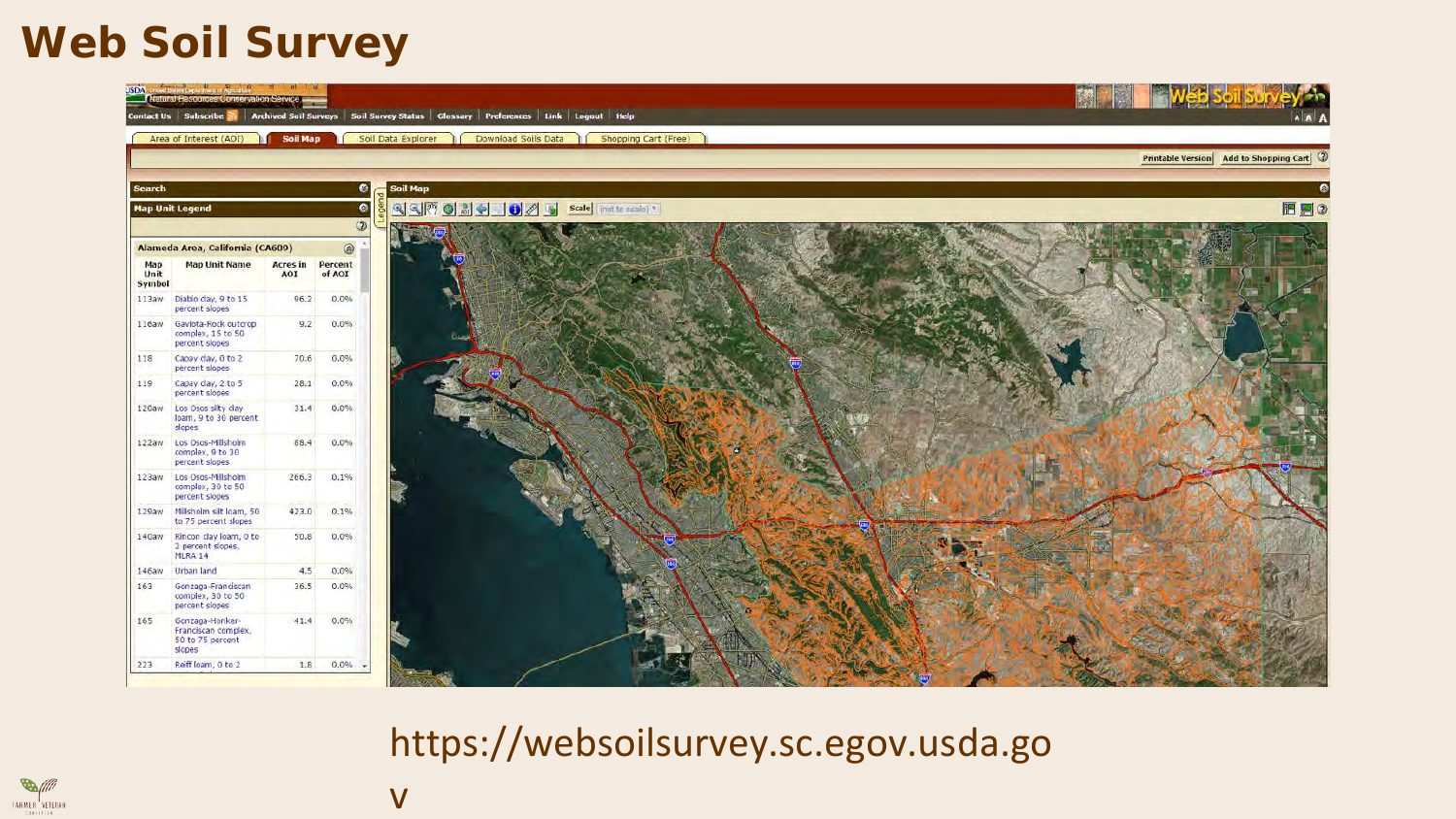#### **Shooting Star CSA's Area of Influence**



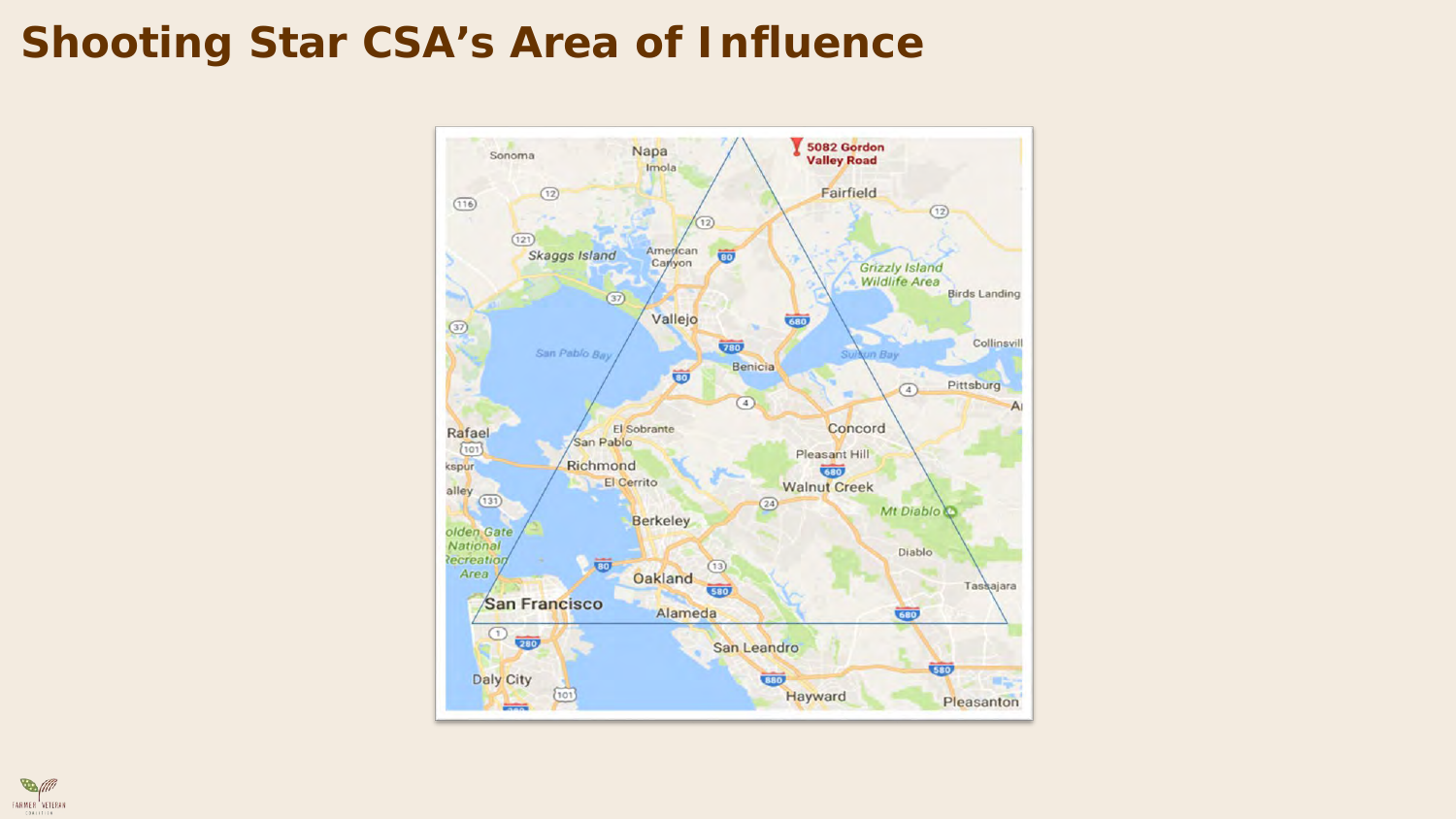# **How Far Can My Farm Be From Markets?**

- **How many miles away is your field from market?**
- **How long does it take you to make the drive?**
- **How many times per week are you delivering to market?**

**FARMER** VETERAN

• **When are you planning to make the drive?**





# **Hidden Costs**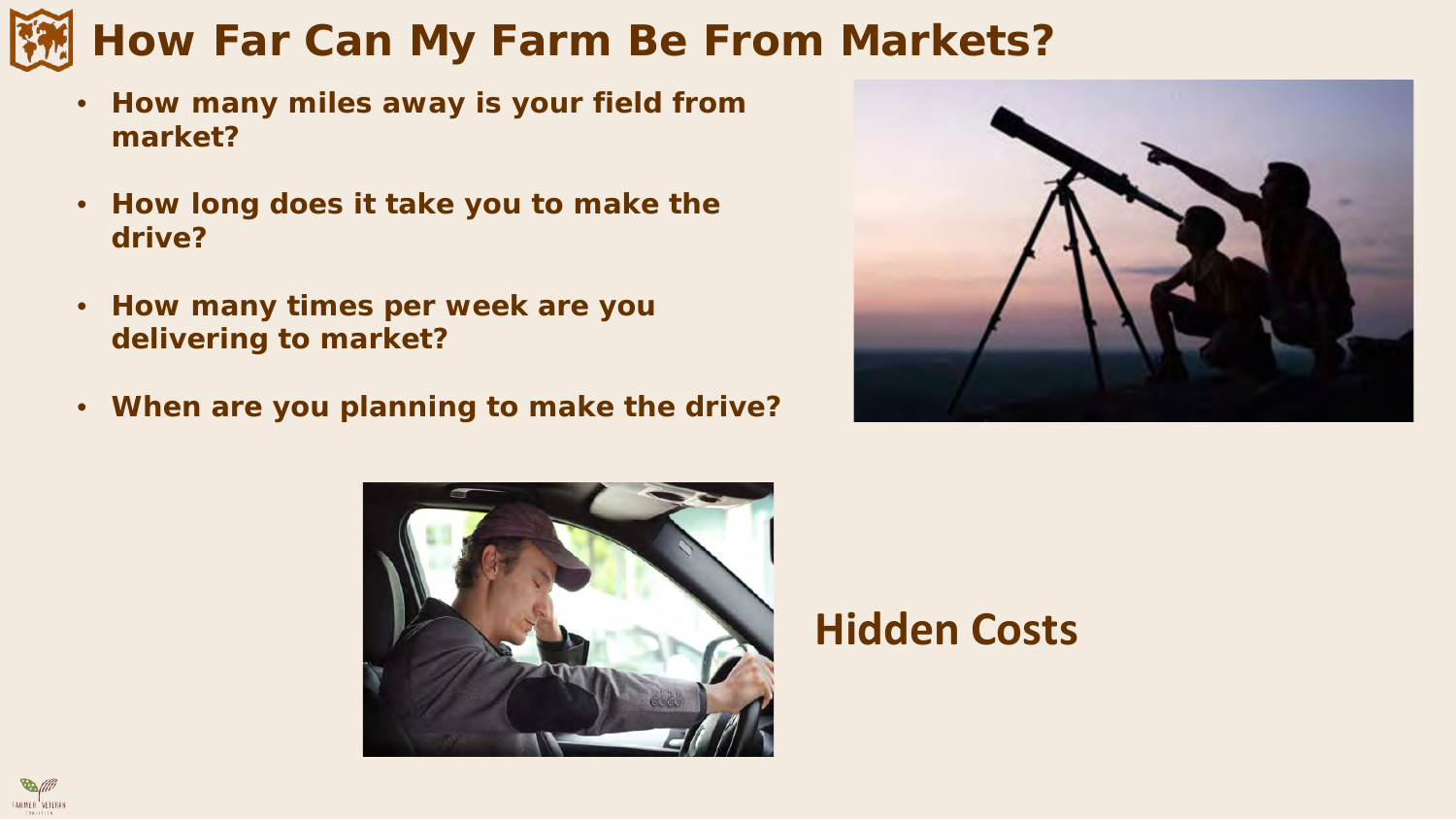### **Example: I have a market 100 miles away**



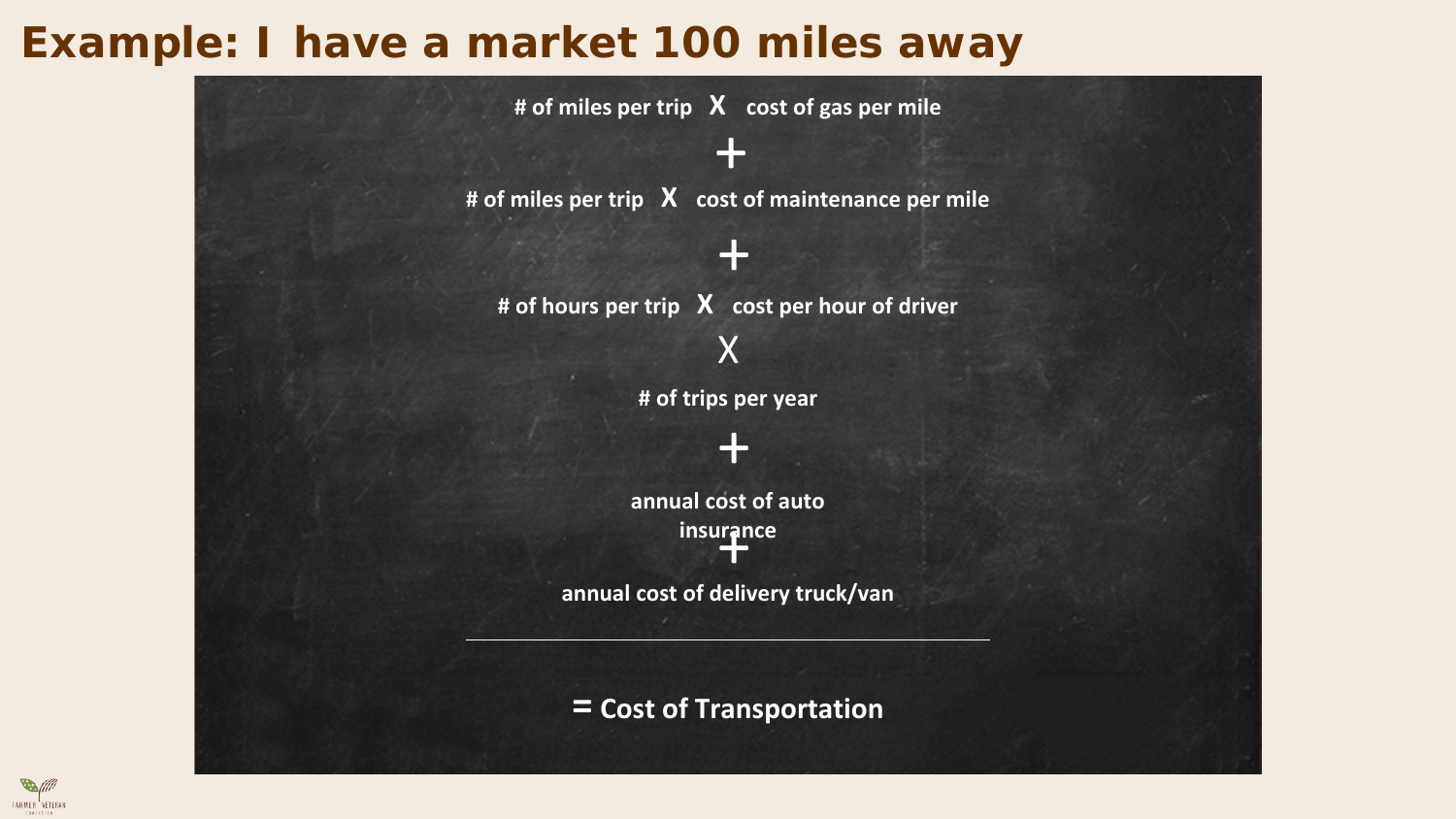#### **Example: I have a market 100 miles away**



**Gas = \$41/trip Maintenance = \$50/trip Labor = \$85/trip Total operating cost per trip = \$176 Trips = 45 Annual van operating costs = \$7,920**

**Van cost = \$3,800**

**Auto insurance = \$1,200**

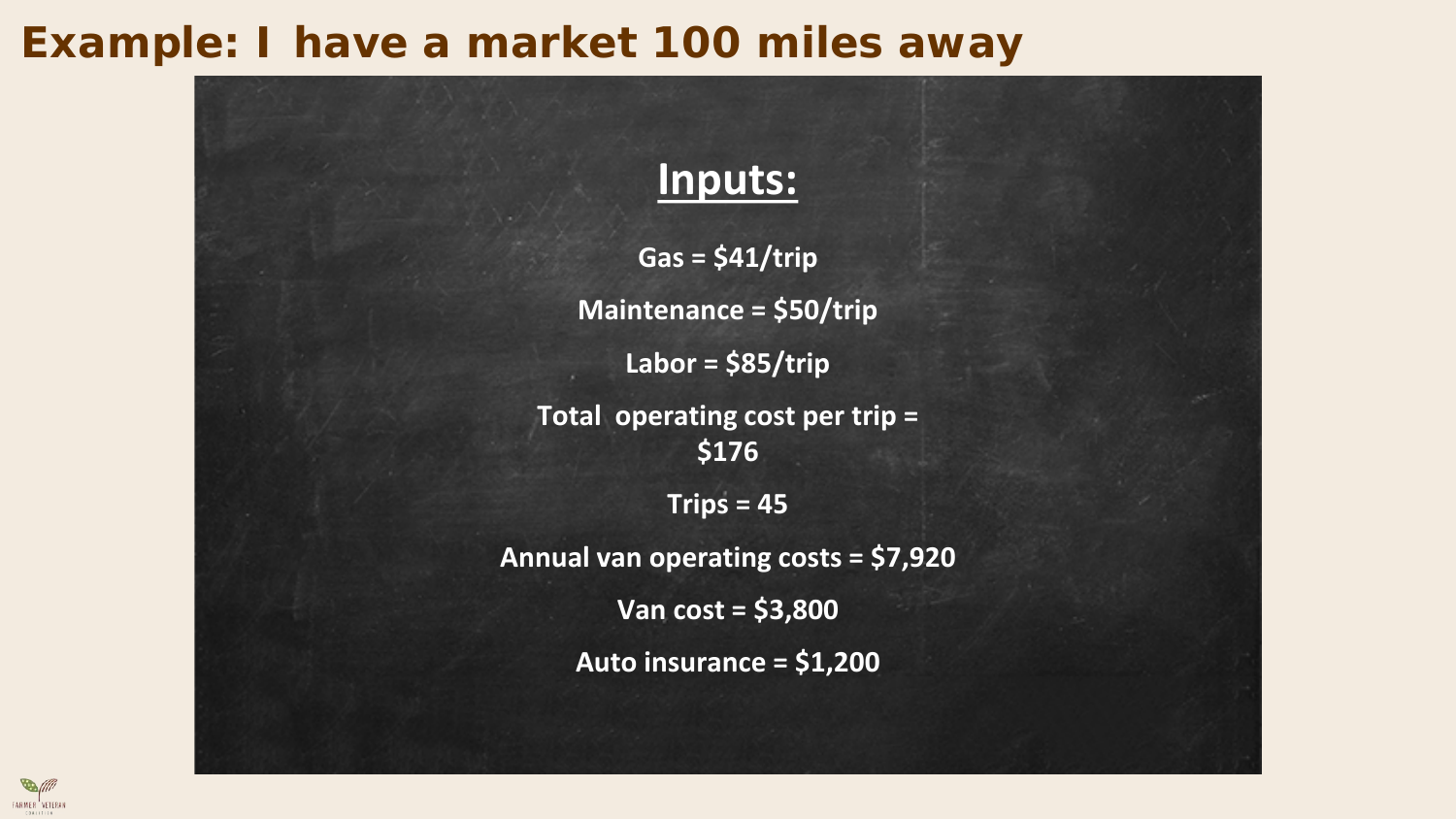# **Example (cont.): I have a market 100 miles away**



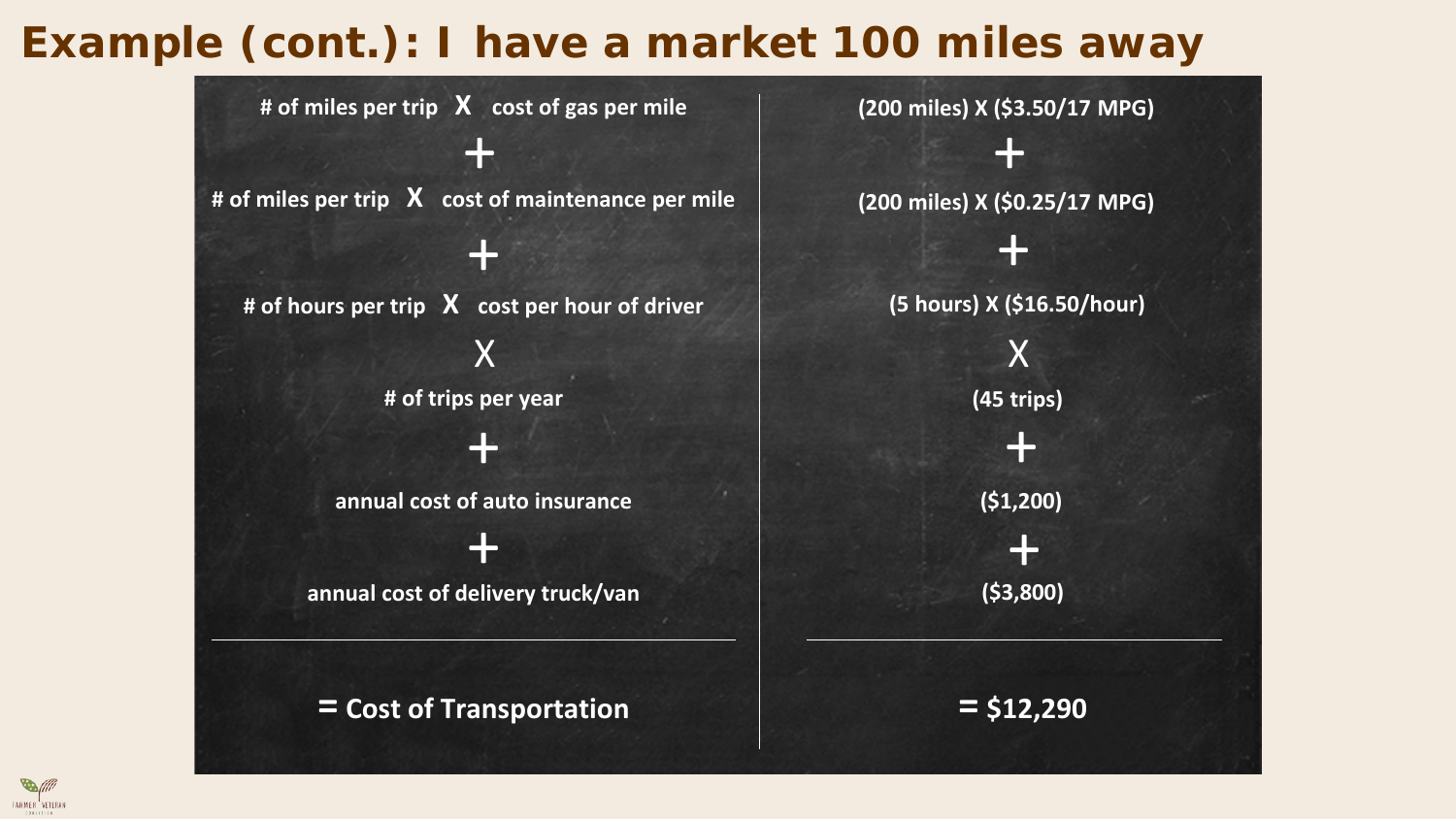#### **What's Next?**



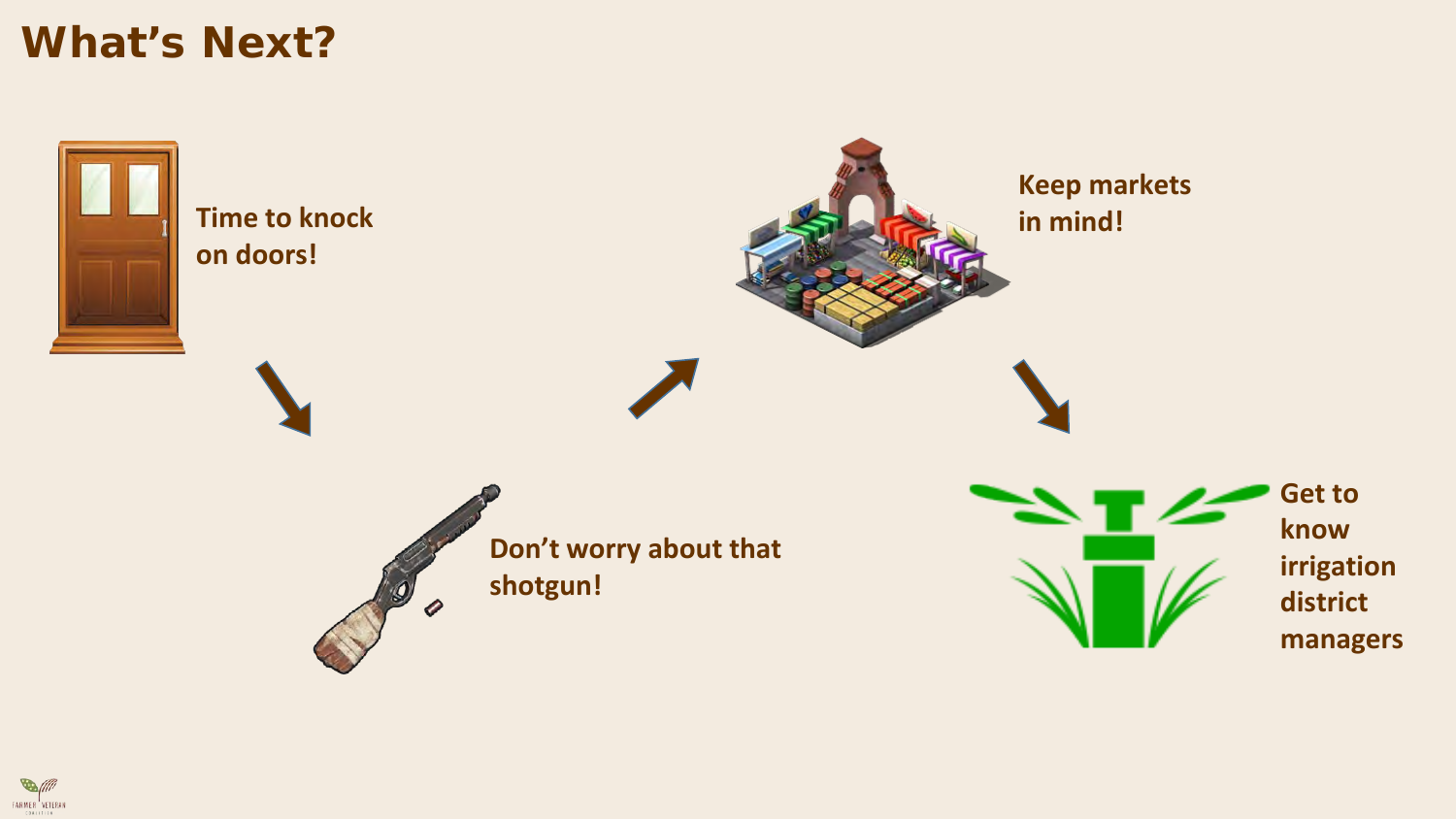# **You Have Found Your Valley!**

#### **Example**

**You have been searching for a couple of weeks and you found a region that is close to a market, is a part of an irrigation district, and it looks like there are a few empty plots in the area. What do you do?** 



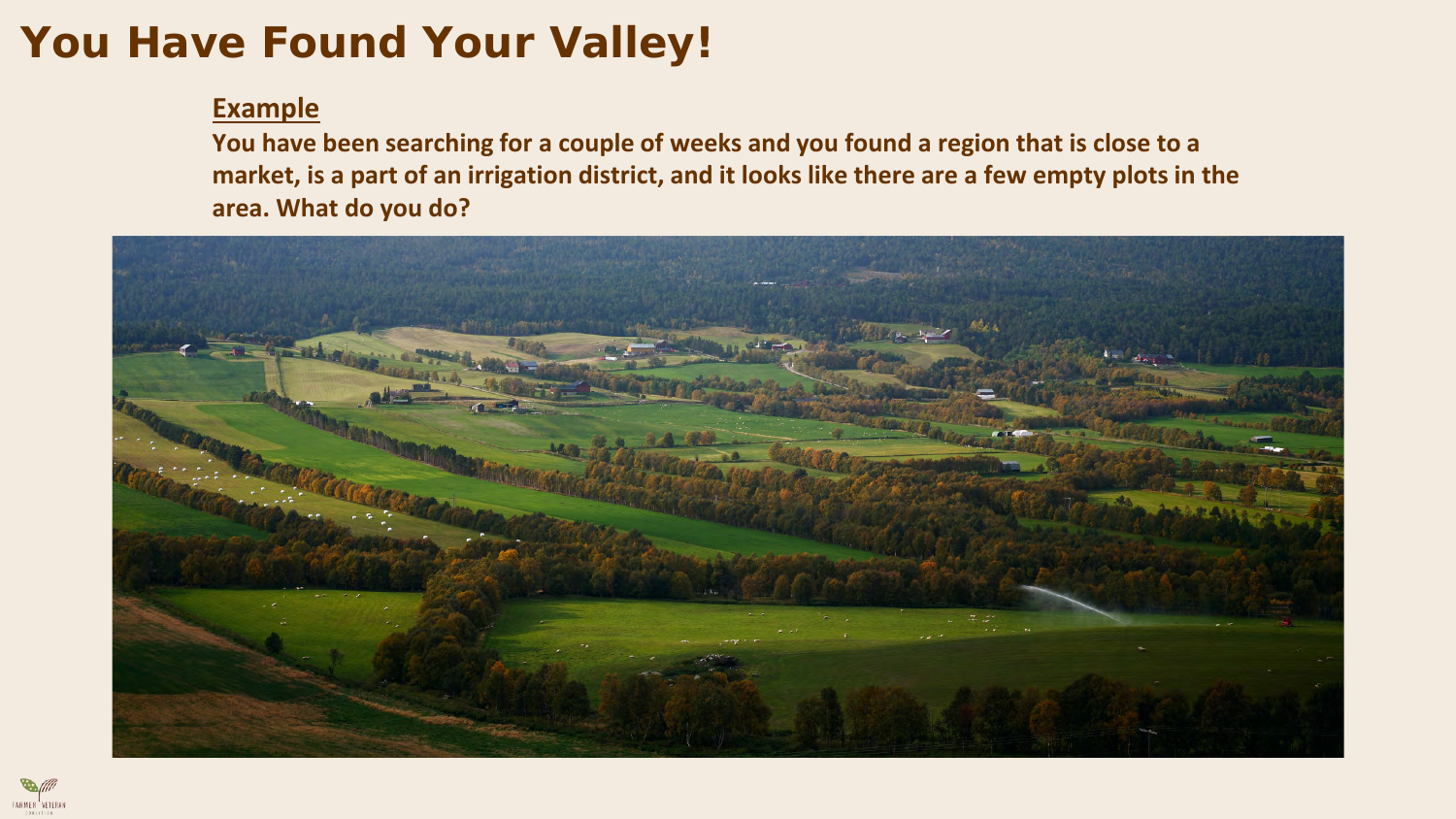# **You Have Found Your Valley!**

#### **STEP 1**



**Knock on doors, introduce yourself, be clear of your intentions but do not make any promises. Ask to conduct soil and water analysis, it will show that you are serious about what you do. Ask about the history of the land and when it was last farmed.**



#### **STEP 2**

**Research. Ask neighbors about the property and its owners—there is usually plenty of gossip to go around.**



#### **STEP 3**

**Prepare a lease agreement (Farmlink can help with this). Anything worth being said should be in writing!**



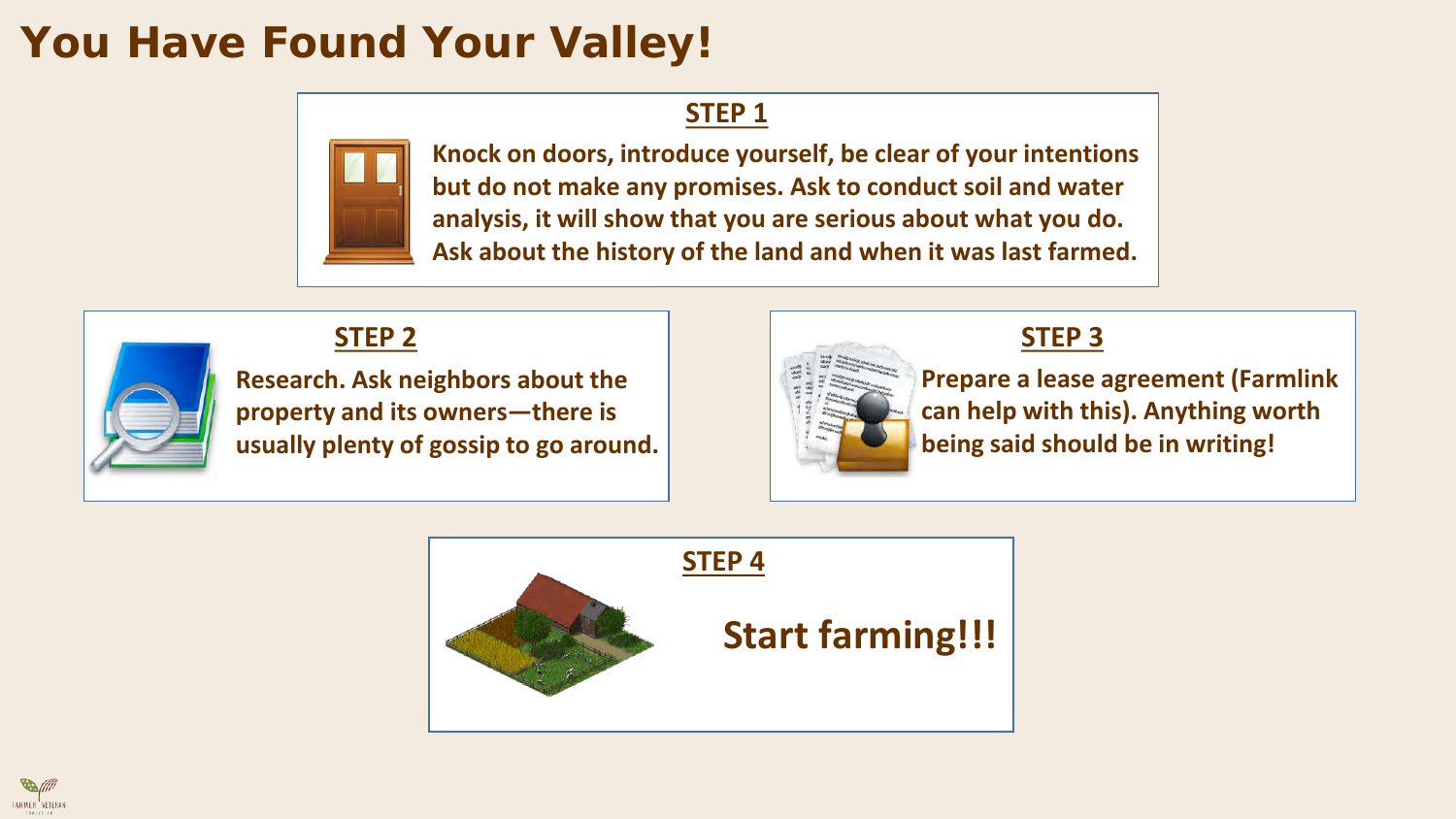# **Examples of Irrigation Districts**

#### **South San Joaquin Irrigation District Solano Irrigation District Imperial Irrigation**







# **Irrigation district employees know the land, what is being used, what is fallow, and who owns the land.**

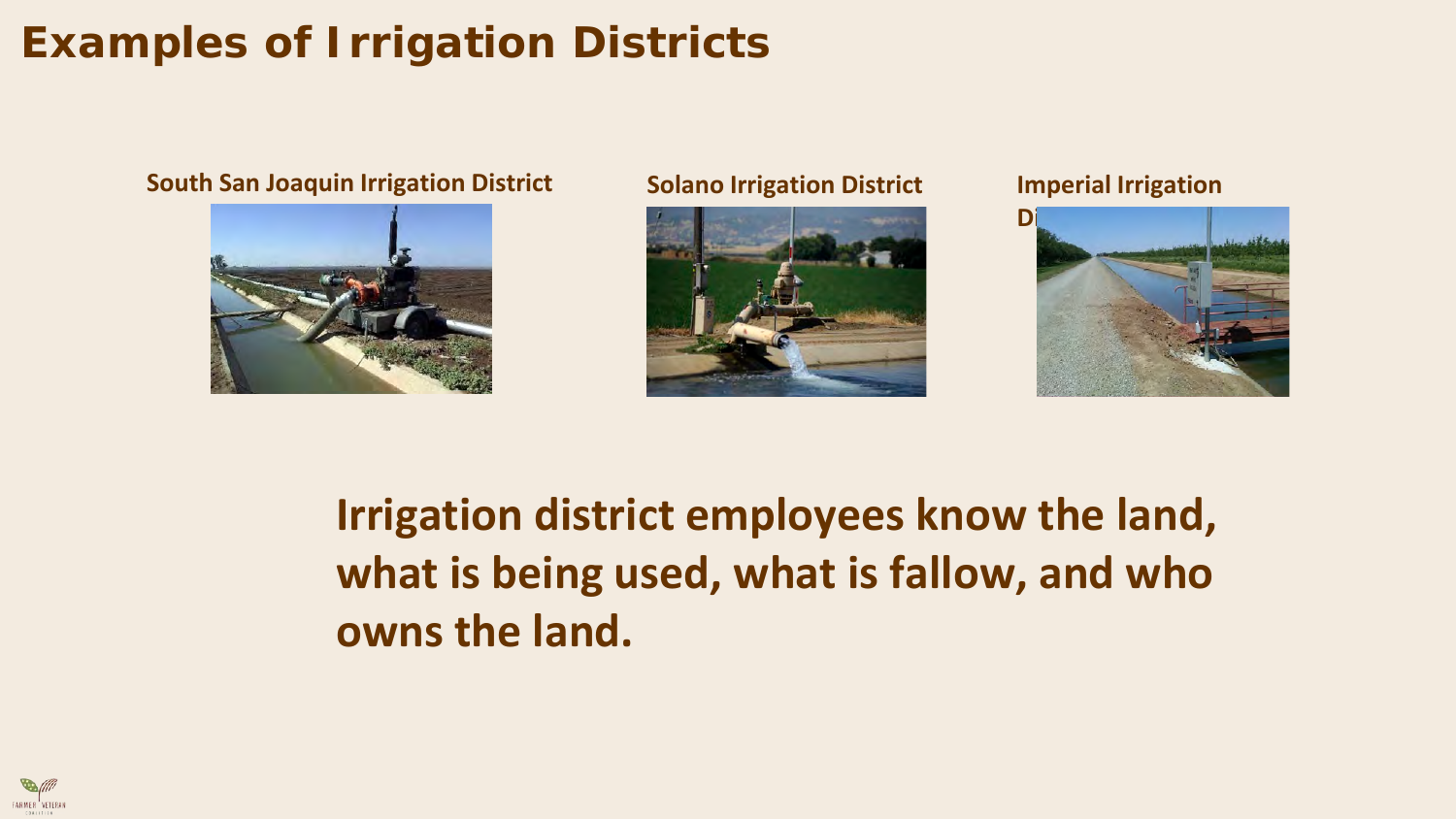### **Conclusion/Takeaways**

- **Markets decide everything, so pay attention to them.**
- **Utilize the web soil survey website**
	- https://websoilsurvey.sc.egov.usda.gov
- **Knock on doors and get face to face time with landowners!**
- **Calculate your transportation costs!**
- **Irrigation districts employees are a great resource. They have high level knowledge of the land you are assessing.**